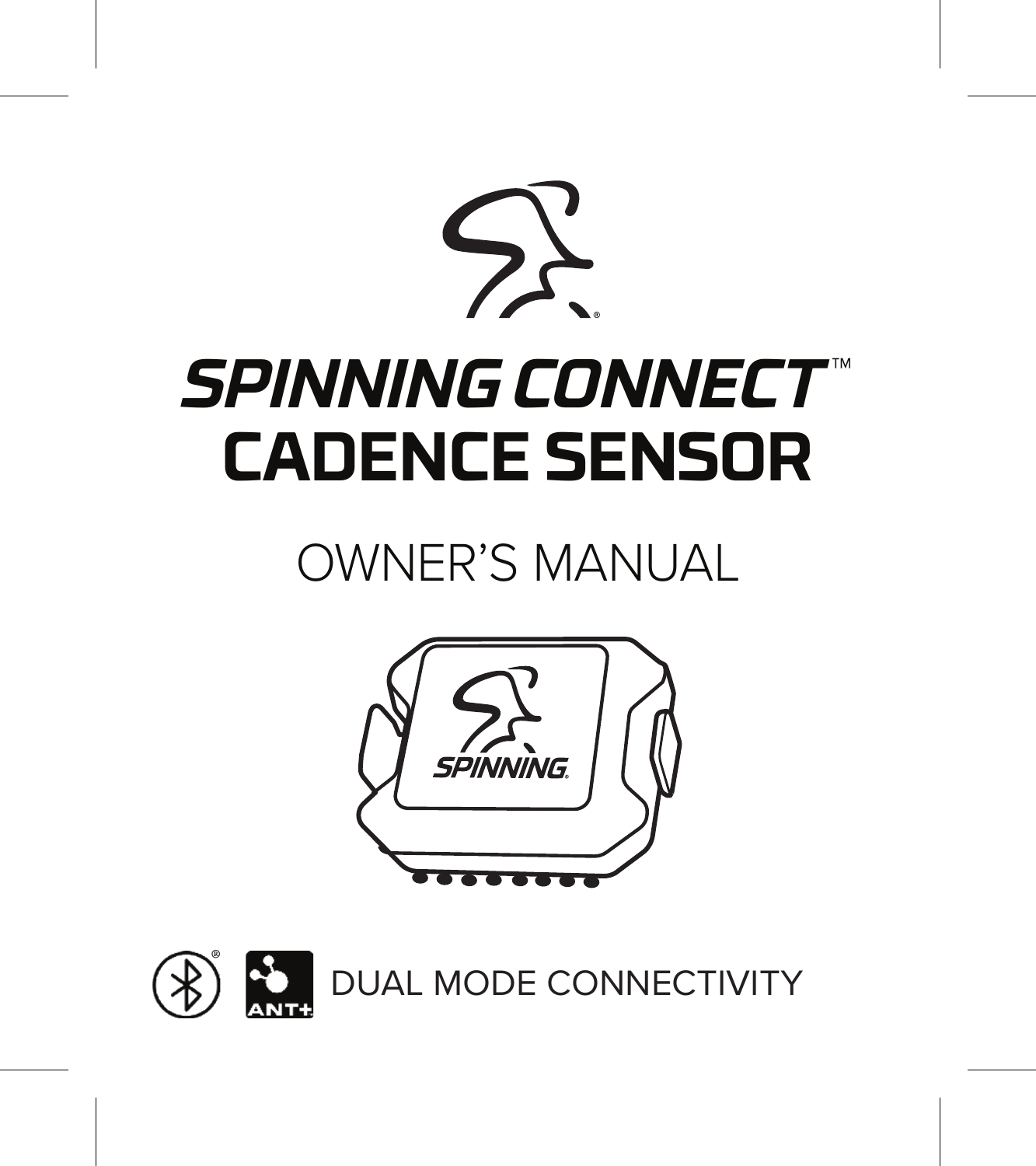

Thank you for purchasing the Spinning Connect" Cadence sensor. Knowing your RPM is a helpful training tool for the Spinning® program and this sensor will help keep you on track for your efforts. The Spinning Connect<sup>®</sup> Cadence sensor sends signals to both Bluetooth® and ANT+ mobile devices and works in conjunction with the Spinning® app to show your actual and average RPMs. This sensor will also work with other cycling apps and can be attached to an outdoor bike if desired.

This owner's manual will explain all of the key features of the sensor as well as take you through a typical installation onto a Spinner<sup>®</sup> bike.

Be sure to log on to Spinning.com for all of the latest updates and information about the Spinning® program.

## IN THE ROX





Cadence Sensor Mounting pads

(flat, curved)



Attachment bands (large, small)



Owner's Manual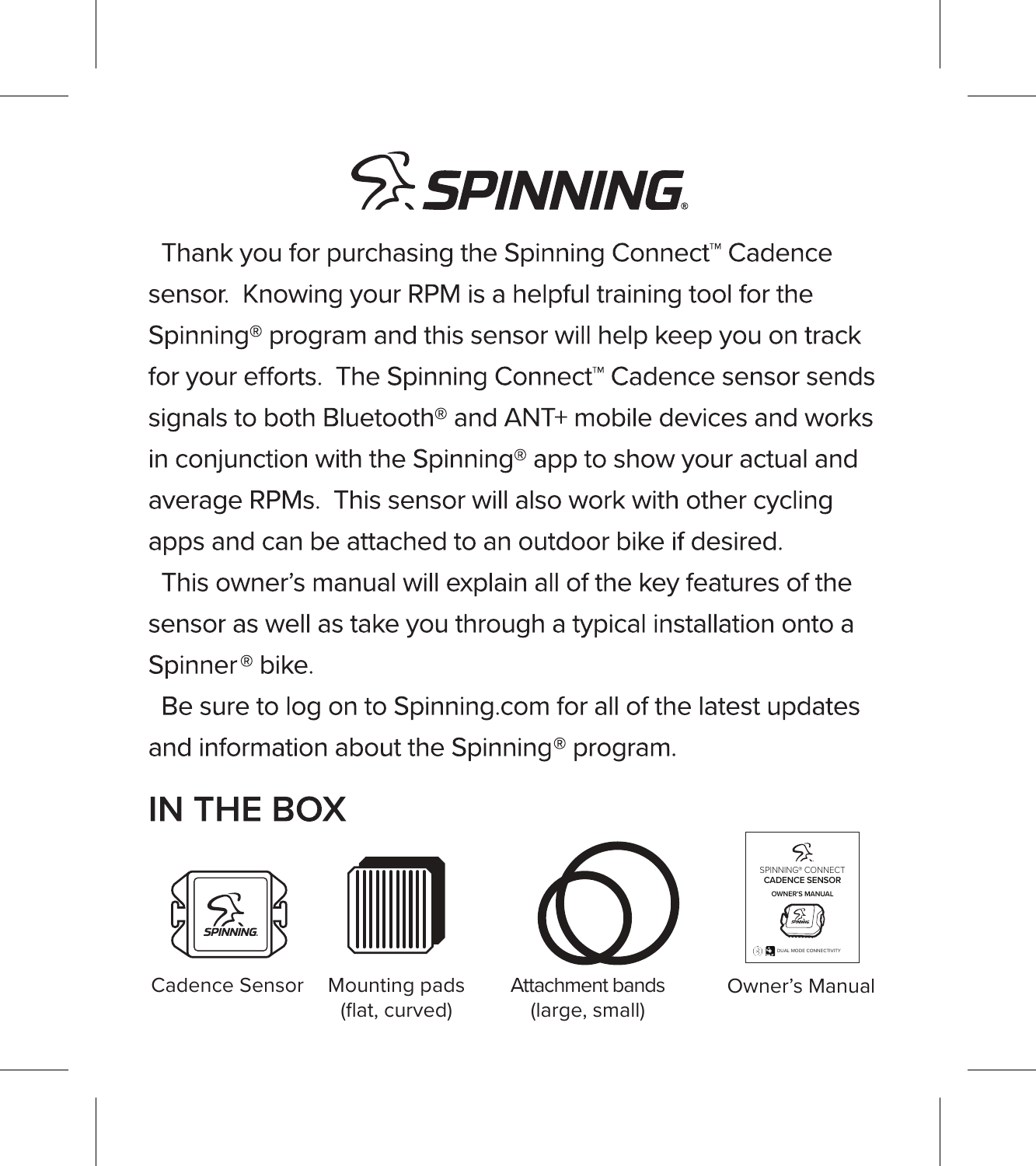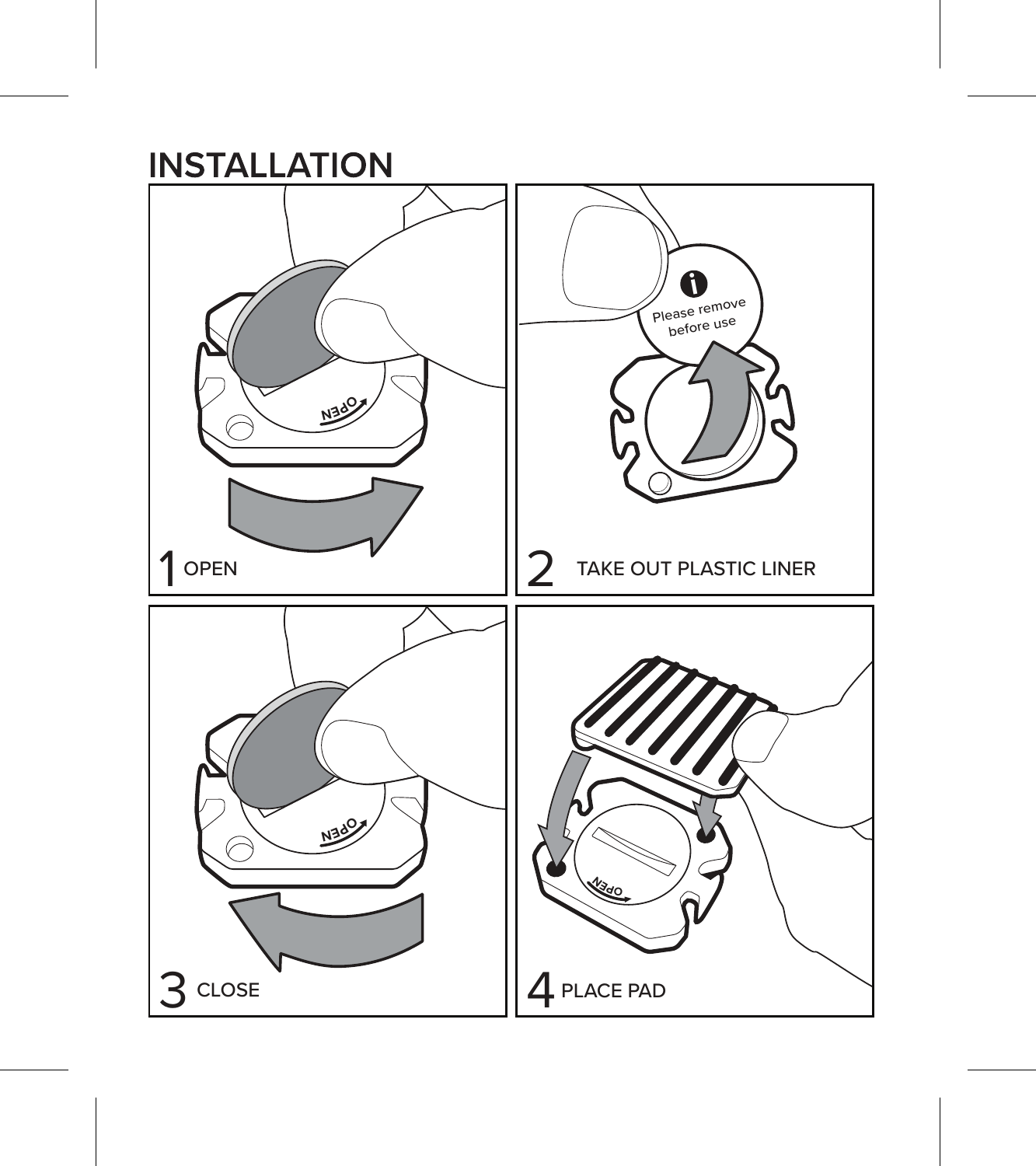

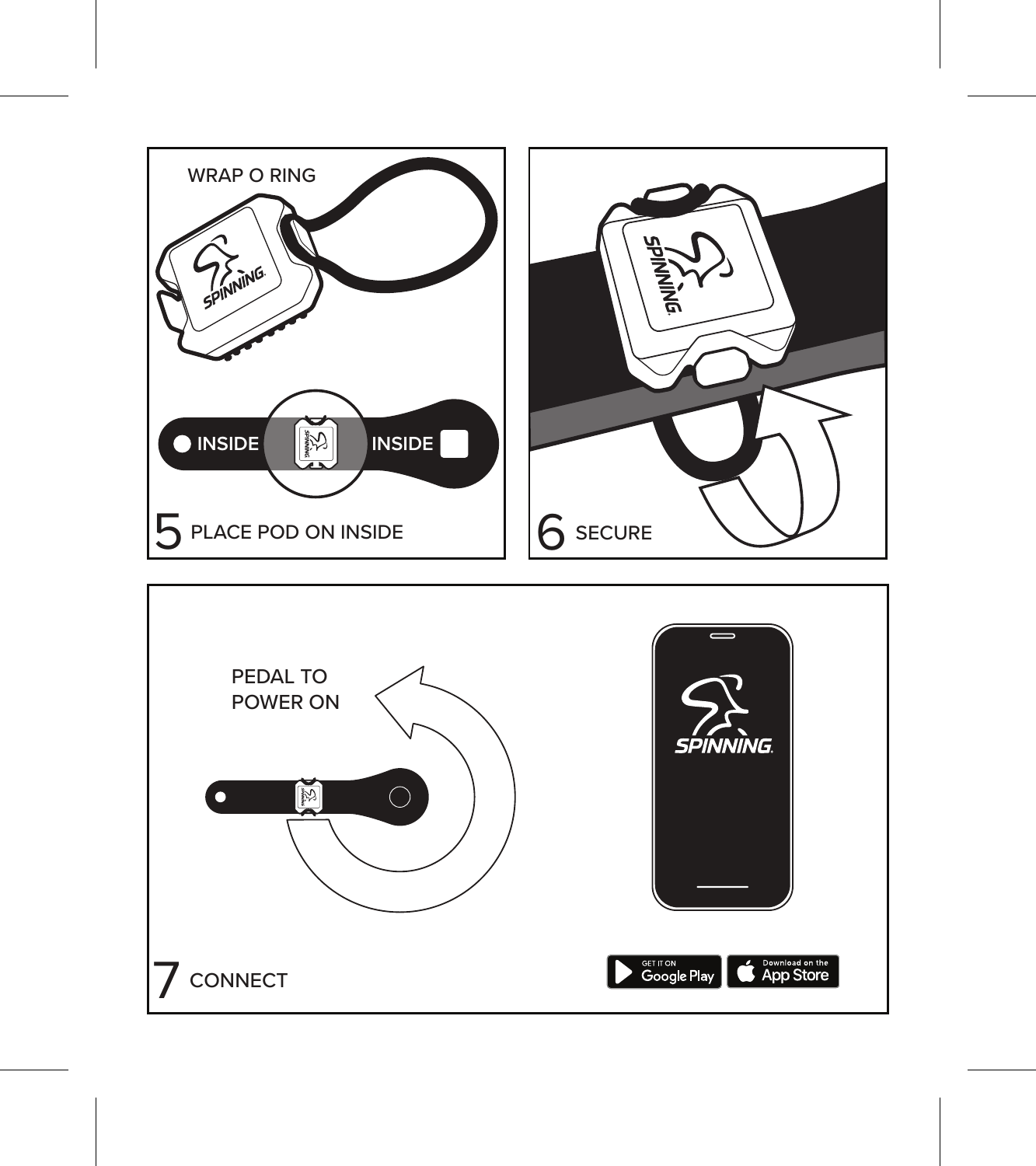## SPINNING® CONNECT CADENCE SENSOR

MAD DOGG ATHLETICS, INC. WARRANTS TO THE ORIGINAL PURCHASER THAT SPINNING® CONNECT ARMBAND HEART RATE MONITOR WILL BE FREE FROM DEFECTS IN WORKMANSHIP AND MATERIALS (SEE LIMITATIONS AND EXCLUSIONS BELOW). THIS WARRANTY DOES NOT COVER LABOR CHARGES ASSOCIATED WITH REPLACING COVERED COMPONENTS OR INSTALLATION. PART(S) REPLACED UNDER THE TERMS OF THIS WARRANTY WILL BE WARRANTIED FOR THE REMAINDER OF THE ORIGINAL WARRANTY PERIOD ONLY. THIS WARRANTY BECOMES EFFECTIVE UPON THE INVOICE DATE OF THE ORIGINAL PURCHASE FROM AN AUTHORIZED SPINNING® DEALER ONLY. THE SPINNING® CONNECT CADENCE SENSOR IS FOR COMMERCIAL AND HOME LISE. TO FILE A WARRANTY CLAIM, THE ORIGINAL PURCHASER MAY CONTACT MAD DOGG ATHLETICS, INC. PRODUCT SUPPORT AT (800) 847.SPIN. PROOF OF PURCHASE OR WARRANTY REGISTRATION MAY BE NEEDED IN ORDER FOR MAD DOGG ATHLETICS, INC. TO VERIFY WARRANTY COVERAGE AND ISSUE A RETURN MATERIALS AUTHORIZATION (RMA) NUMBER. PARTS BEING RETURNED TO MAD DOGG ATHLETICS, INC.FOR WARRANTY CREDIT MUST BE SHIPPED PREPAID, ACCOMPANIED BY A PACKING LIST OR TAG BEARING THE RMA NUMBER AND THE CUSTOMER NAME. NO CREDIT WILL BE ISSUED FOR PARTS RETURNED WITHOUT PRIOR AUTHORIZATION FROM MAD DOGG ATHLETICS, INC. TO NOTIFY MAD DOGG ATHLETICS, INC. OF DAMAGES THAT OCCURRED DURING SHIPPING YOU MUST DO SO WITHIN 48 HOURS OF RECEIPT OF GOODS. MAD DOGG ATHLETICS, INC. RESERVES THE RIGHT TO REVIEW DEFECTIVE PART(S). ALL COSTS OF SHIPPING DEFECTIVE PART(S) TO AND FROM MAD DOGG ATHI FTICS, INC. FOR INSPECTION SHALL BE BORNE SOLEY BY THE ORIGINAL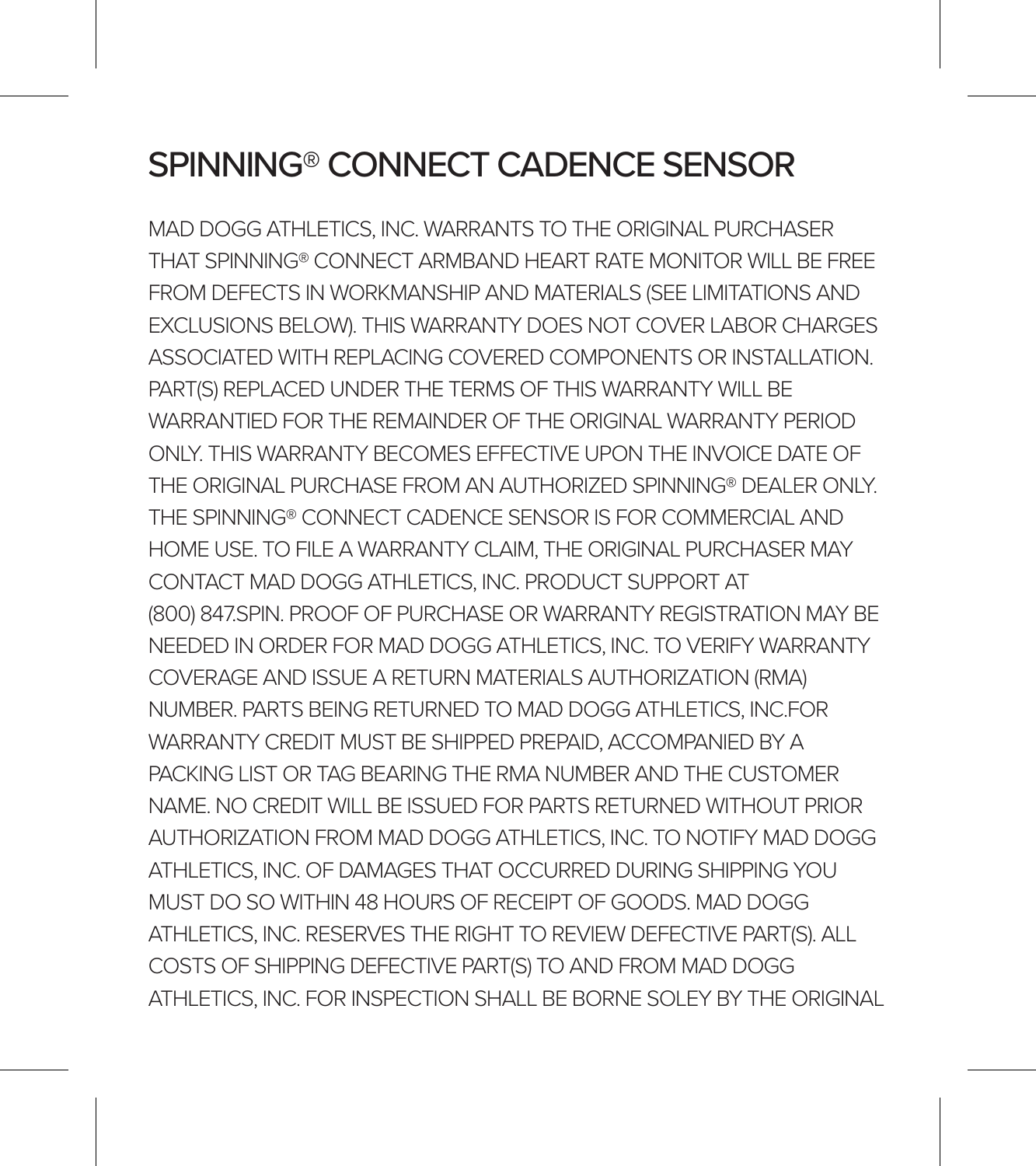PURCHASER. ANY REPAIR OR MODIFICATION OF DEFECTIVE PART(S) BY ANYONE OTHER THAN A MAD DOGG ATHLETICS, INC. TECHICAL REPRESENTATIVE OR AUTHORIZED SERVICE PROVIDER WILL VOID THIS WARRANTY. IF MAD DOGG ATHLETICS, INC. DETERMINES, IN ITS SOLE DESCRETION, THAT IT IS IMPRACTICAL TO SHIP DEFECTIVE PARTS BACK TO MAD DOGG ATHLETICS, INC., MAD DOGG ATHLETICS, INC. MAY DESIGNATE, IN ITS SOLE DISCRETION, A REPAIR FACILITY TO INSPECT AND ESTIMATE THE COST TO REPAIR SUCH DEFECTIVE PART(S). THE COST, IF ANY, OF SHIPPING DEFECTIVE PART(S) TO AND FROM SUCH REPAIR FACILITY AND OF SUCH ESTIMATE SHALL BE BORNE SOLEY BY THE ORIGINAL PURCHASER. DEFECTIVE PART(S) MUST REMAIN AVAILABLE FOR INSPECTION UNTIL THE CLAIM IS FINALIZED. WHENEVER CLAIMS ARE SETTLED, MAD DOGG ATHLETICS, INC. RESERVES THE RIGHT TO BE SUBROGATED UNDER ANY EXISTING INSURANCE POLICES THE CLAIMANT MAY HAVE. THE SPINNING® CONNECT CADENCE SENSOR HAS A ONE-YEAR WARRANTY AND EXCLUDES BATTERIES AND BATTERY REPLACEMENT.

#### LIMITATIONS AND EXCLUSIONS

THIS LIMITED WARRANTY DOES NOT APPLY TO COSMETIC DAMAGE, IMPERFECTIONS THAT ARE WITHIN DESIGN SPECIFICATIONS OR THAT DO NOT MATERIALLY ALTER FUNCIONALITY, OR DAMAGE DUE TO ACTS OF GOD, ACCIDENT, ABUSE, MISUSE, NEGLIGENCE, LACK OF NORMAL MAINTENANCE, EXCESSIVE MOISTURE, ABNORMAL SERVICE OR HANDLING THAT DIFFERS FROM THAT SPECIFIED FOR THE SPINNING® CONNECT ARMBAND HEART RATE MONITOR. IMPROPER INSTALLATION OR IMPROPER OPERATION AND IN ADDITION, ALTERATION OR MODIFICATION OF THE PRODUCT.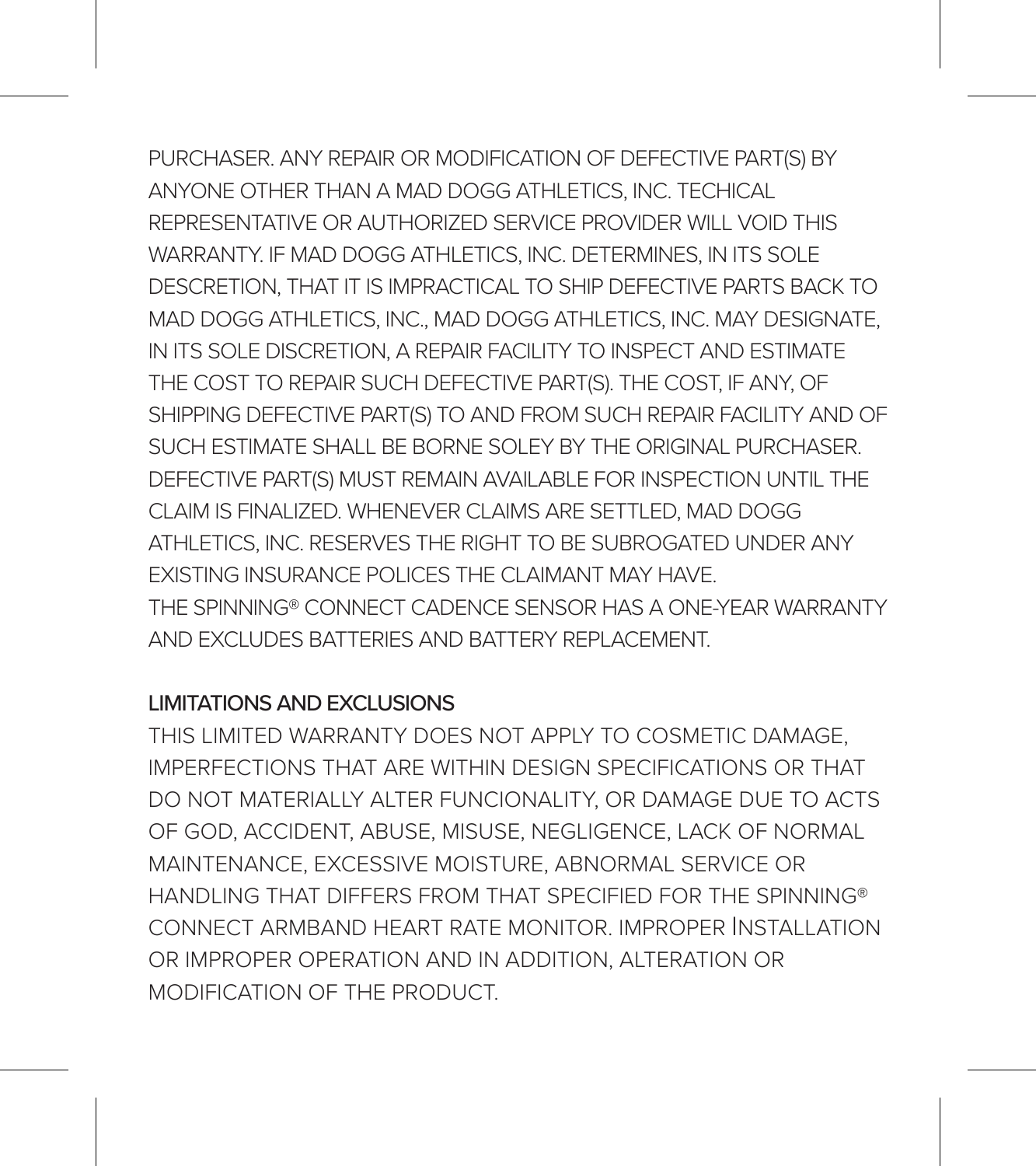### DISCLAIMER OF WARRANTIES

#### LIMITATION OF LIABILITY.

THIS WARRANTY IS IN LIEU OF ALL OTHER WARRANTIES, EXPRESSED OR IMPLIED, INCLUDING WITHOUT LIMITATION,THE IMPLIED WARRANTIES OF MERCHANTARILITY AND FITNESS FOR A PARTICULAR PURPOSE. REPAIR OR REPLACEMENT AS PROVIDED ABOVE SHALL BE THE SOLE AND EXCLUSIVE REMEDY AVAILABLE TO THE PURCHASER. CORRECTION OF DEFECTS, IN THE MANNER AND FOR THE PERIOD OF TIME DESCRIBED ABOVE, SHALL CONSTITUTE COMPLETE FULFILLMENT OF ALL LIABILITIES AND RESPONSIBILITIES OF MAD DOGG ATHLETICS, INC. TO THE PURCHASER WITH RESPECT TO CONTRACT NEGLIGENCE, ANY INCIDENTAL OR CONSEQUENTIAL DAMAGES BASED UPON BREACH OF ANY EXPRESS OR IMPLIED WARRANTY ON THIS PRODUCT OR OTHERWISE. SOME STATES DO NOT ALLOW THE EXCLUSION OR LIMITATION OF IMPLIED WARRANTIES OR INCIDENTAL OR CONSEQUENTIAL DAMAGES, SO THE ABOVE EXCLUSIONS AND LIMITATIONS MAY NOT APPLY TO YOU. THIS WARRANTY GIVES YOU SPECIFIC LEGAL RIGHTS, AND YOU MAY ALSO HAVE OTHER RIGHTS WHICH MAY VARY FROM STATE TO STATE.

US and International Patents Pending.

©2019 Mad Dogg Athletics, Inc. All rights reserved. SPIN®, Spinner®, Spinning®, SpinPower® and the Spinning® logo $\tilde{\mathsf{S}}$  are registered trademarks that are owned by Mad Dogg Athletics, Inc.